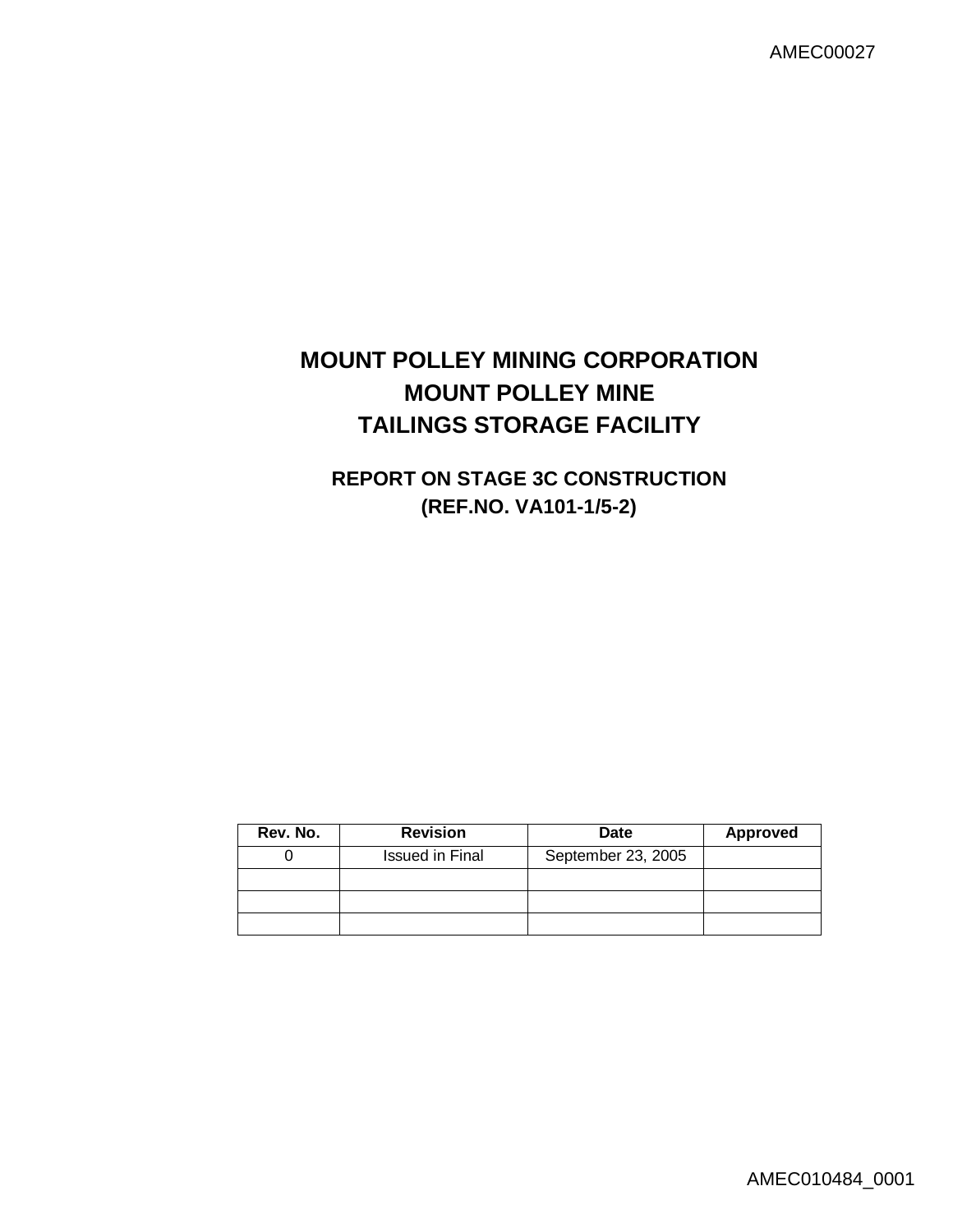## **MOUNT POLLEY MINING CORPORATION MOUNT POLLEY MINE TAILINGS STORAGE FACILITY**

## **REPORT ON STAGE 3C CONSTRUCTION (REF.NO. VA101-1/5-2)**

#### **EXECUTIVE SUMMARY**

The Mount Polley gold and copper mine is owned by Mount Polley Mining Corporation (MPMC). Mount Polley Mine started production in 1997 and had milled approximately 27.5 million tonnes of ore prior to stopping production in October 2001. Mount Polley Mining Corporation commenced upgrading the mine facilities in the second half of 2004, which included increasing the elevation of the Tailings Storage Facility embankments from an elevation of 942.5m to 944.0m. This construction program (Stage 3C) is the final part of a tailings embankment raise previously permitted by the Ministry of Energy and Mines. Stage 3C of the Mount Polley Mine Tailings Storage Facility was constructed between August 2004 and March 2005 and involved placing a 1.50 m cap on the existing crest of 942.5 m. This report documents the Stage 3C construction program for the TSF.

Knight Piésold was been involved with Mount Polley Mine since 1989 and has provided the detailed design, construction supervision, site investigation work, quality assurance/quality control (QA/QC), technical specifications, and contract documents for all stages of the Tailings Storage Facility construction programs. Knight Piésold also provided the design, technical specifications, construction supervision and the quality assurance/quality control (QA/QC) services for the Stage 3C construction program, which included a review of the instrumentation and monitoring records.

The results of the technical supervision and QA/QC testwork indicate that the fill materials placed and compacted on the tailings embankments were within the required material specifications and were in accordance with the modified Stage 3C design of the TSF. The results of the instrumentation monitoring show that no unexpected or anomalous pore pressures were observed in the vibrating wire piezometers and there have been no significant deviations in the inclinometer casings since their installation in 2001. No new instrumentation was installed during the Stage 3C construction program.

The monitoring frequency of the vibrating wire piezometers, inclinometers, and survey monuments following the Stage 3C construction program should be completed as outlined in the Operations and Maintenance Manual. The tailings pond elevation should also be monitored on a regular basis to ensure that the stormwater and freeboard requirements are not infringed upon during operations.

> I of I VA101-1/5-2 Revision 0 September 23, 2005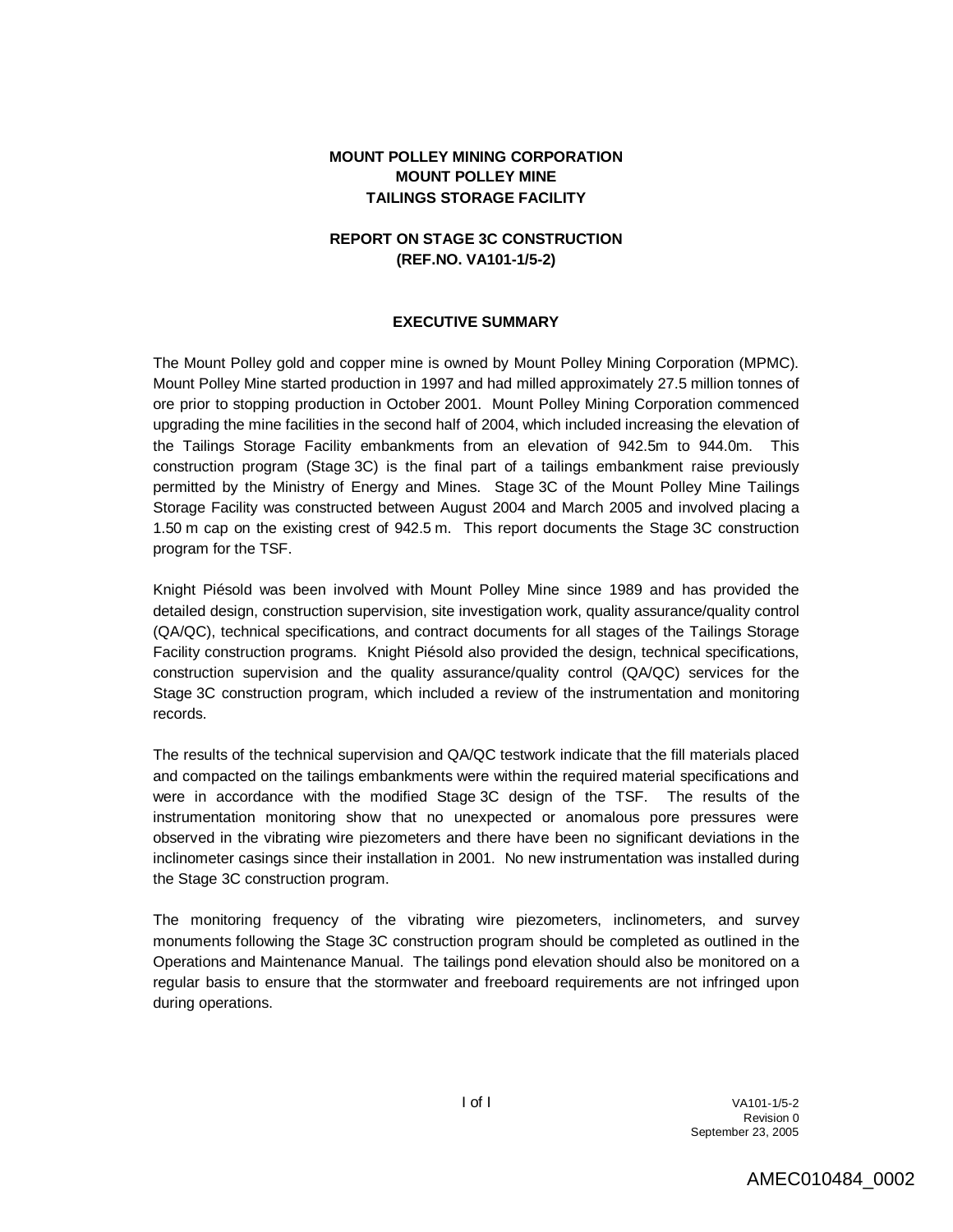# **MOUNT POLLEY MINING CORPORATION MOUNT POLLEY MINE TAILINGS STORAGE FACILITY**

# **REPORT ON STAGE 3C CONSTRUCTION** (REF.NO. VA101-1/5-2)

## **TABLE OF CONTENTS**

#### **PAGE**

| 11<br>1.2 |       |  |
|-----------|-------|--|
| 2.1       |       |  |
| 2.2       |       |  |
| 2.3       |       |  |
|           | 2.3.1 |  |
|           | 2.3.2 |  |
|           | 2.3.3 |  |
|           | 234   |  |
|           | 2.3.5 |  |
| 2.4       |       |  |
|           | 2.4.1 |  |
|           | $242$ |  |
|           | 2.4.3 |  |
|           | 2.4.4 |  |
|           | 2.4.5 |  |
|           |       |  |
|           |       |  |

### **TABLES**

| Table 2.1 Rev 0 | Zone S Control Samples - Summary |
|-----------------|----------------------------------|
| Table 2.2 Rev 0 | Zone S Record Samples - Summary  |

AMEC010484\_0003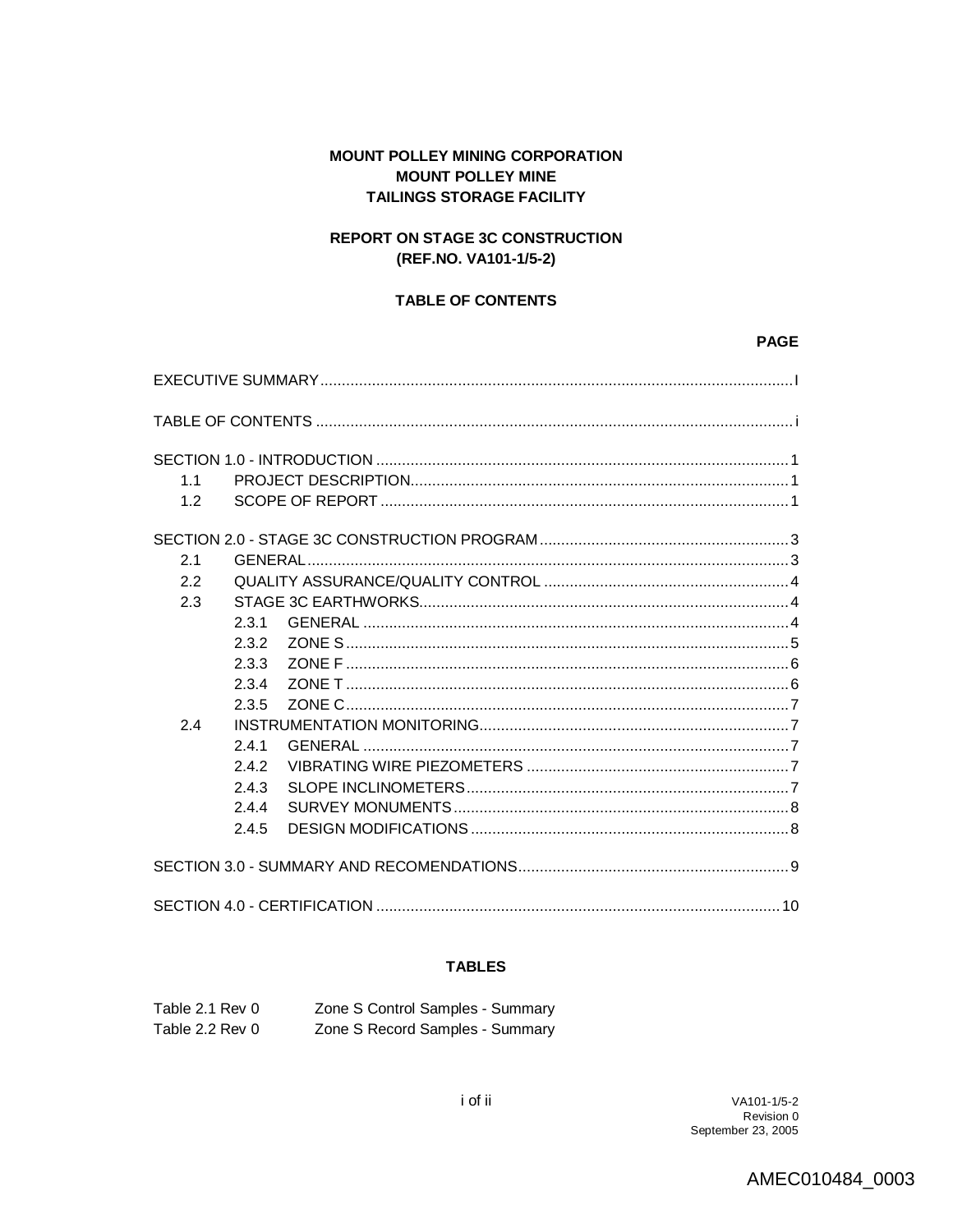## **FIGURES**

| Figure 2.1 Rev 0  | Zone S Control Samples - Gradation Curves                      |
|-------------------|----------------------------------------------------------------|
| Figure 2.2 Rev 0  | Zone S Record Samples - Gradation Curves                       |
| Figure 2.3 Rev 0  | Zone S Record Samples - Dry Density/Percent Compaction         |
| Figure 2.4 Rev 0  | Zone S Record Samples - Moisture Content                       |
| Figure 2.5 Rev 0  | Zone S Records Tests - Dry Density                             |
| Figure 2.6 Rev 0  | Zone S Records Tests - Percent Compaction                      |
| Figure 2.7 Rev 0  | Zone S Records Tests - Moisture Content                        |
| Figure 2.8 Rev 0  | Zone S Records Tests - Deviation from Optimum Moisture Content |
| Figure 2.9 Rev 0  | Zone F Control Samples - Gradation Curves                      |
| Figure 2.10 Rev 0 | Zone F Record Samples - Gradation Curves                       |
| Figure 2.11 Rev 0 | Zone T Control Samples - Gradation Curves                      |
| Figure 2.12 Rev 0 | Zone T Record Samples - Gradation Curves                       |
| Figure 2.13 Rev 0 | Zone C Record Samples - Gradation Curves                       |
|                   |                                                                |

#### **DRAWINGS**

| Drawing VA101-1/5-100 Rev 2 Overall Site Plan       |                                                                                     |
|-----------------------------------------------------|-------------------------------------------------------------------------------------|
| Drawing VA101-1/5-102 Rev 2 General Arrangement     |                                                                                     |
| Drawing VA101-1/5-104 Rev 2 Material Specifications |                                                                                     |
|                                                     | Drawing VA101-1/5-120 Rev 2 Stage 3C Perimeter Embankment - Plan                    |
|                                                     | Drawing VA101-1/5-125 Rev 2 Stage 3C Perimeter Embankment - Sections                |
|                                                     | Drawing VA101-1/5-127 Rev 2 Stage 3C Perimeter Embankment - Transition Zone Details |
|                                                     | Drawing VA101-1/5-130 Rev 2 Stage 3C South Embankment - Plan and Section            |
|                                                     | Drawing VA101-1/5-210 Rev 2 Stage 3C Main Embankment - Plan                         |
|                                                     | Drawing VA101-1/5-215 Rev 2 Stage 3C Main Embankment – Section and Detail           |
|                                                     | Drawing VA101-1/5-250 Rev 0 Stage 3C Main Embankment - Instrumentation Plan         |
| Drawing VA101-1/5-252 Rev 0                         | Stage 3C Perimeter Embankment - Instrumentation Plan                                |
| Drawing VA101-1/5-254 Rev 0                         | Stage 3C South Embankment - Instrumentation Plan                                    |
| Drawing VA101-1/5-256 Rev 0                         | Stage 3C Tailings Embankment Instrumentation - Summary of                           |
|                                                     | Installation and Typical Details                                                    |
| Drawing VA101-1/5-258 Rev 0                         | Stage 3C Tailings Embankment Instrumentation - Sections -                           |
|                                                     | Sheet 1 of 2                                                                        |
| Drawing VA101-1/5-259 Rev 0                         | Stage 3C Tailings Embankment Instrumentation - Sections -                           |
|                                                     | Sheet 2 of 2                                                                        |

## **APPENDICES**

| APPENDIX A        | <b>Laboratory Tests Results</b>   |
|-------------------|-----------------------------------|
| <b>APPENDIX B</b> | Instrumentation                   |
| APPENDIX C        | <b>Nuclear Densometer Results</b> |
| APPENDIX D        | Photographs                       |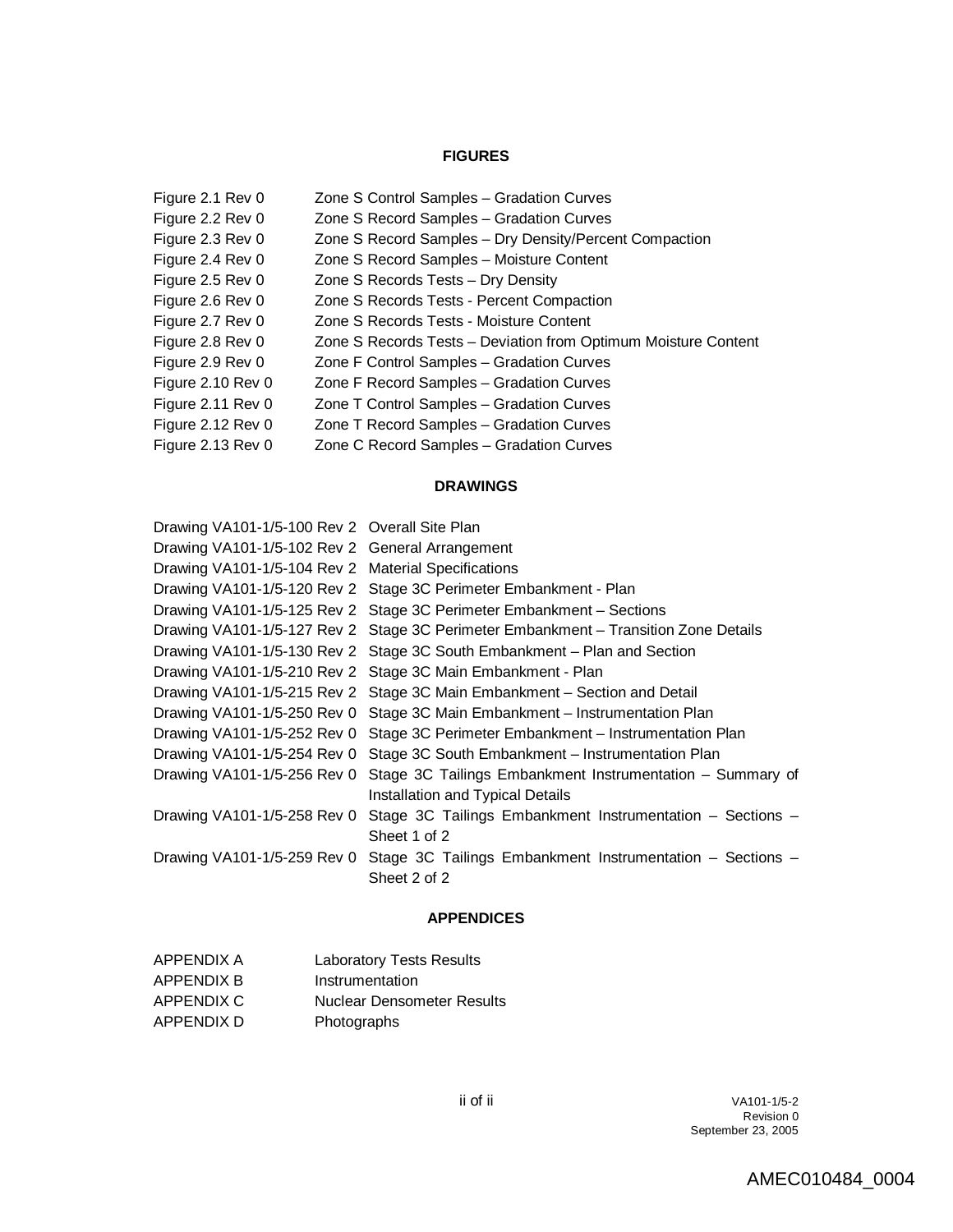## **MOUNT POLLEY MINING CORPORATION MOUNT POLLEY MINE TAILINGS STORAGE FACILITY**

## **REPORT ON STAGE 3C CONSTRUCTION (REF.NO. VA101-1/5-2)**

#### **SECTION 1.0 - INTRODUCTION**

#### 1.1 PROJECT DESCRIPTION

The Mount Polley gold and copper mine is owned by Mount Polley Mining Corporation (MPMC). It is located 56 kilometres northeast of Williams Lake, in central British Columbia. The project site is accessible by paved road from Williams Lake to Morehead Lake and then by gravel road for the final 12 km. Mount Polley Mine started production in 1997 and had milled approximately 27.5 million tonnes of ore prior to stopping production in October 2001. Mount Polley Mining Corporation commenced upgrading the mine facilities in the second half of 2004 and started production again in March 2005. The upgrading of the mine facilities included increasing the elevation of the Tailings Storage Facility (TSF) embankments from an elevation of 942.5m to 944.0m. An overall site plan of the Mount Polley Mine is shown on Drawing 100.

Knight Piésold Ltd. was originally engaged by Imperial Metals Corporation to provide engineering services for the design of the Tailings Storage Facility in 1989. Over the period since, Knight Piésold Ltd. has provided the following services:

- Detailed design of all stages of the Tailings Storage Facility and Ancillary Works completed to date.
- Preparation of contract documents and technical specifications for all stages of the Tailings Storage Facility construction to date.
- Construction supervision and quality assurance/quality control (QA/QC) for all stages of the Tailings Storage Facility completed to date.
- Site investigations and evaluations for engineering design and construction materials suitability.
- Consulting services on all aspects of the operation and monitoring of the Tailings Storage Facility.

Knight Piésold Ltd. provided the design, technical specifications, construction supervision and the quality assurance/quality control (QA/QC) services for the Stage 3C construction program. Knight Piésold Ltd. also reviewed the instrumentation and monitoring records during the Stage 3C construction program.

### 1.2 SCOPE OF REPORT

This report documents the Stage 3C construction program for the TSF. The report includes a discussion of the construction methods used to complete the work, the results of quality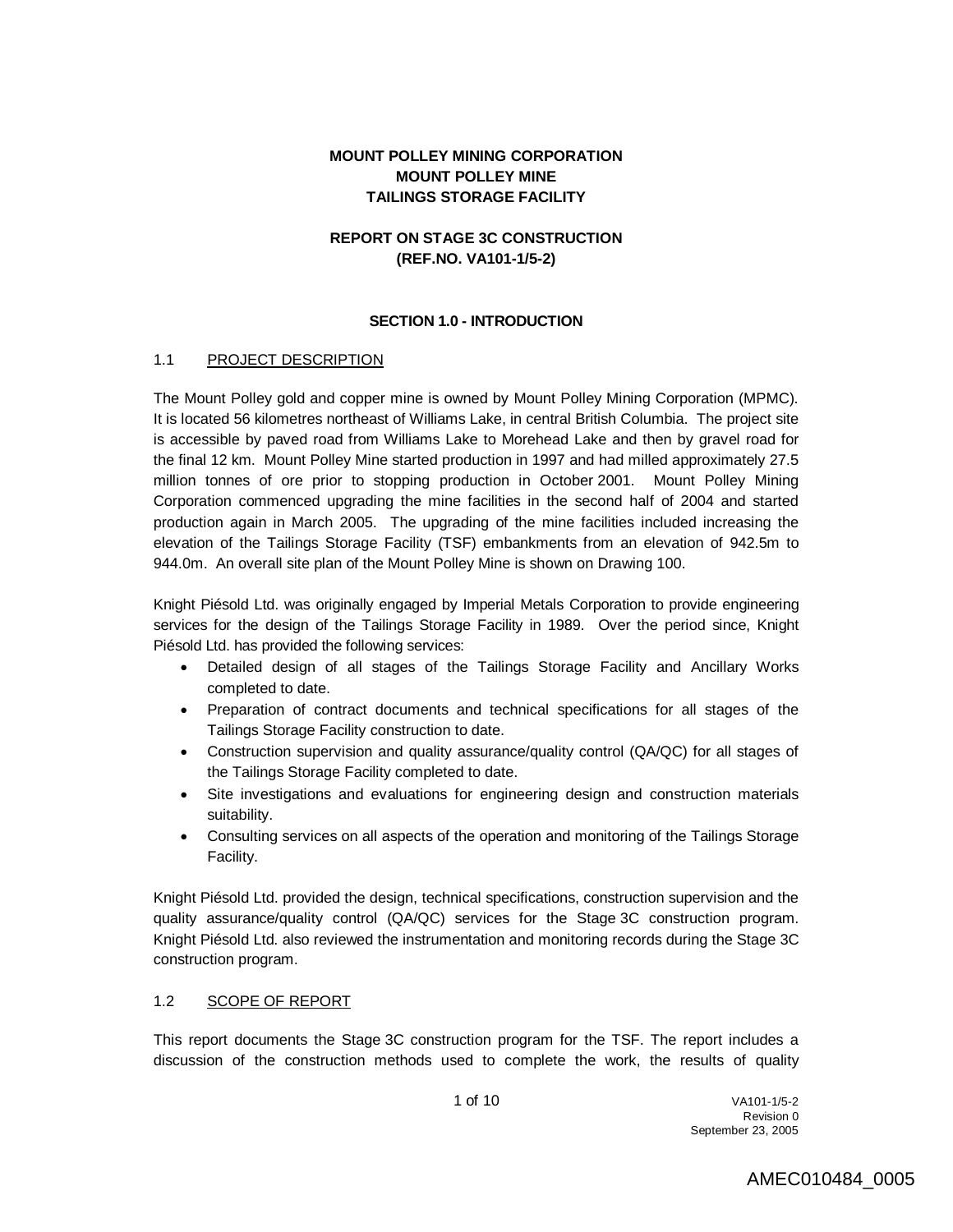assurance tests, a review of the instrumentation monitoring results, and the results of the site investigation work completed during the construction program. The report also includes a set of "As -Built" drawings corresponding to Stage 3C construction program.

# AMEC010484\_0006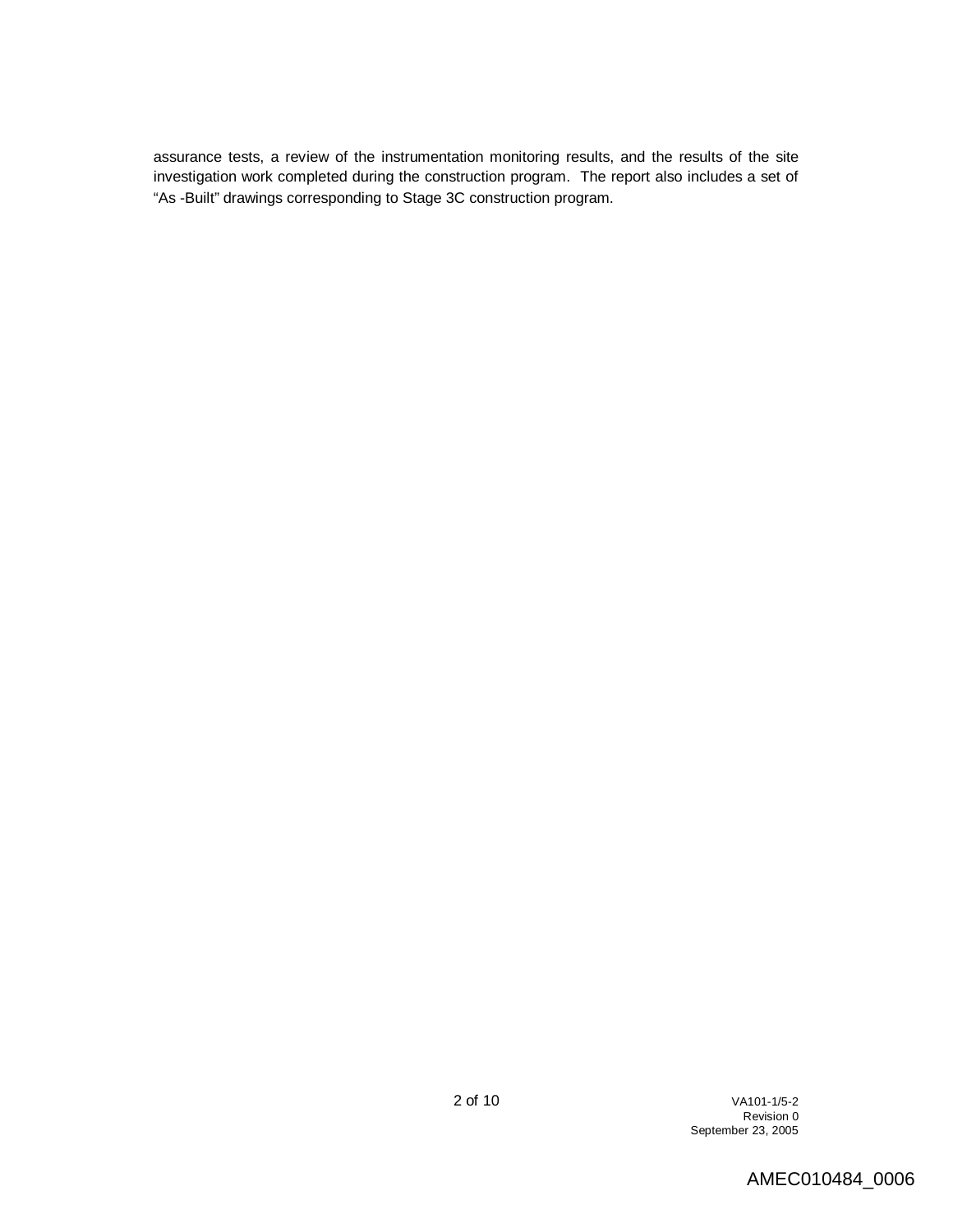### **SECTION 2.0 - STAGE 3C CONSTRUCTION PROGRAM**

## 2.1 GENERAL

The Stage 3C construction program at Mount Polley Mine commenced in August 2004 and was completed at the end of March 2005. This construction program was the final part of a tailings embankment raise previously permitted by the Ministry of Energy and Mines. The construction program initially involved raising the TSF embankments from elevation 942.5 m to 945 m, however, the design crest elevation was modified to elevation 944 m to reflect changes in the mill start-up date.

The general arrangement of the TSF is shown on Drawing 102. The material specifications are shown on Drawing 104. The Stage 3C Main Embankment Plan and Sections and Details are shown on Drawings 210 and 215 respectively. The Stage 3C Perimeter Embankment Plan and Section and Detail are shown on Drawings 120 and 125 respectively. The Main and Perimeter Embankment transition zone is shown on Drawing 127. The Stage 3C South Embankment Plan and Sections and Details are shown on Drawing 130. Select photographs of the construction program are included in Appendix D.

The main components of the TSF are as follows:

- The TSF embankments, which incorporate the following zones and materials:
	- o Zone S Core zone fine grained glacial till.
	- o Zone CS Upstream shell cycloned or spigotted tailings sand.
	- o Zone B Embankment shell zones fine grained glacial till.
	- $\circ$  Zone F Filter, drainage zones, and chimney drain processed gravel and sand.
	- o Zone T Transition filter zone select well-graded fine-grained rockfill.
	- o Zone C Downstream shell zone rockfill.
	- $\circ$  Zone U Upstream shell zone parameters vary depending on material availability.
- A low permeability basin liner (natural and constructed), which covers the base of the entire facility, at a nominal depth of at least 2 m. The low permeability basin liner has proven to be effective in minimizing seepage from the TSF as there have been no indications of adverse water quality reporting to the groundwater monitoring wells.
- Embankment drainage provisions which include foundation drains, upstream toe drains, and chimney, longitudinal and outlet drains. The embankments drains have been incorporated into the design of the TSF to facilitate drainage of the tailings mass, dewater the foundation soils, and to control the phreatic surface within the embankments.
- Seepage collection ponds located downstream of the Main and Perimeter Embankments. These ponds were excavated in low permeability soils and store water collected from the embankment drains and from local runoff.
- Instrumentation in the tailings, earthfill embankments and embankment foundations. This includes vibrating wire piezometers, survey monuments, and slope inclinometers.
- A system of groundwater quality monitoring wells installed around the TSF.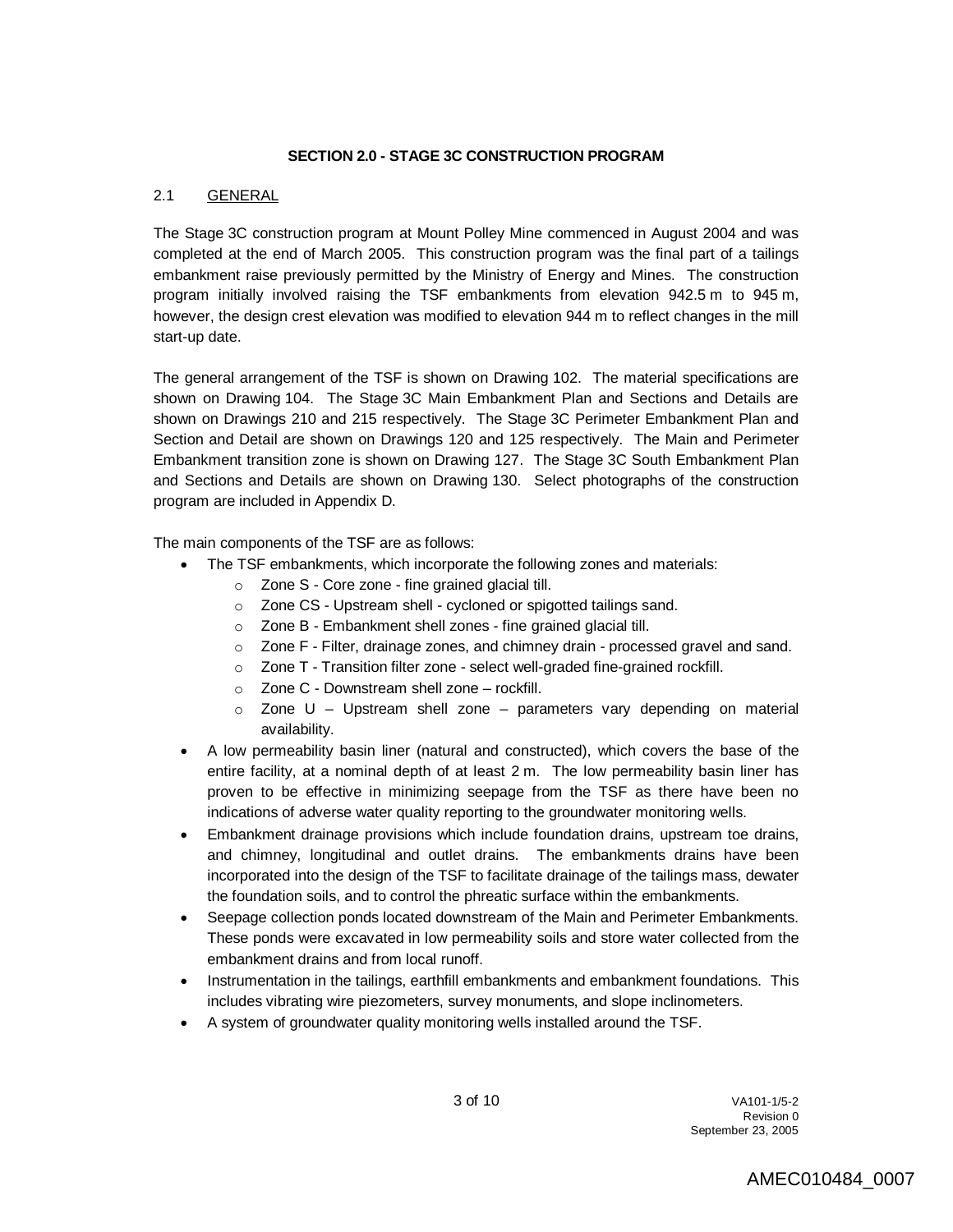The Stage 3C construction program was limited to raising the TSF embankments to an elevation of 944 m, which involved placing a 1.50 m cap on the existing crest of 942.5 m. The existing vibrating wire piezometers and inclinometers were monitored during the program but no new instrumentation was installed.

## 2.2 QUALITY ASSURANCE/QUALITY CONTROL

Knight Piésold provided the Stage 3C design for the Tailings Embankments, prepared the Technical Specifications, provided technical assistance and performed quality assurance/quality control (QA/QC) testing during the construction Program. Key items addressed by Knight Piésold Ltd. included:

- Foundation inspection and approval prior to fill placement.
- Assessment of borrow material suitability.
- Inspection of fill placement procedures.
- In-situ testing of placed and compacted fill for moisture content and density.
- Collection and testing of Control and Record samples.
- Instrumentation monitoring.

Knight Piésold worked under the overall management and administration of MPMC. Peterson Construction and MPMC completed the construction work. The QA/QC procedures were similar to previous construction programs at the TSF. Material samples collected for laboratory testing during the construction program included Control and Record samples. The Control tests were carried out on materials collected from the borrow areas or from source locations to determine their suitability for use in the work. Record tests were performed on materials after placement and compaction to document the level of workmanship achieved and to ensure that the design objectives were met. The Control and Record test results are presented in Appendix A.

The Stage 3C construction program extended through the winter months of 2004/2005. The portion of the construction program that was completed during freezing conditions was monitored carefully by Knight Piésold to ensure that the work was carried out in accordance with the Technical Specifications.

#### 2.3 STAGE 3C EARTHWORKS

#### 2.3.1 GENERAL

Earthworks for the Stage 3C Tailings Storage Facility construction program comprised the following zones and materials:

- Zone S fine grained glacial till.
- Zone F processed gravel and sand filter.
- Zone T select rockfill transition zone.
- Zone C rockfill zone.

The material specifications for the fill materials are shown on Drawing 104. The fill materials are discussed in the following sections.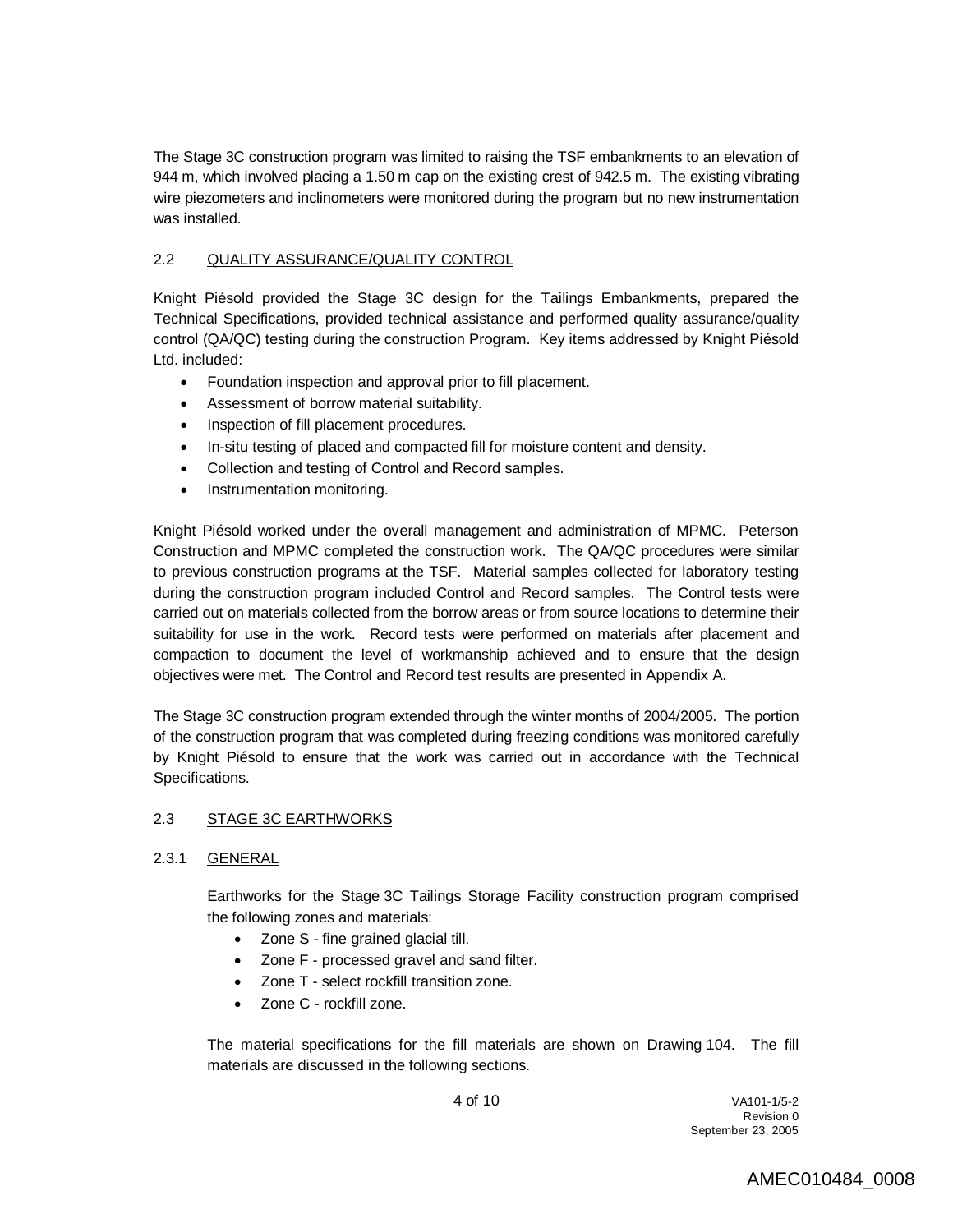#### 2.3.2 ZONE S

Zone S forms the low permeability core and seal zones for the Main, Perimeter and South Embankments. The material used in Zone S was fine grained glacial till from Borrow Area No. 2, 4, and 5, which are located downstream of the left (East) abutment of the Main Embankment, at the north end of the TSF and at the west end of the TSF, respectively. The Control tests results for the Zone S material are presented in Appendix A and summarized on Table 2.1. The results of the Control tests particle size analyses on the Zone S material are shown on Figure 2.1.

The Specification for Zone S material required placement and compaction in maximum 300 mm thick horizontal lifts. The compaction specification was 95 percent of the Standard Proctor maximum dry density. Each lift of Zone S was tested and approved prior to the placement of the subsequent lift. Areas that failed to meet the compaction requirements were re-compacted until the minimum compaction requirements were met. Material that did not meet the compaction requirements was typically too wet for use as construction material and was pushed upstream of the crest onto the tailings beach.

Record tests on the compacted Zone S fill included the following:

- Moisture Content (ASTM D2216).
- Particle Size Distribution (ASTM D422).
- Laboratory Compaction (ASTM D698).
- Specific Gravity (ASTM D854).
- Atterberg Limits (ASTM D4318).
- Field Density by Nuclear Methods (ASTM D2922).
- Field Moisture Content by Nuclear Methods (ASTM D3017).

A total of six Zone S Record samples were collected and tested during the Stage 3C construction program. The Record test results indicate that the Zone S material is typically silty sand with some gravel and some clay. The gradation curves of the Zone S Record Tests are shown on Figure 2.2. The moisture content of the Record Samples ranged from 11.2 to 15.9 percent, with an average of 12.6 percent. The Standard Proctor Maximum Dry Density ranged from 1,948 to 2,092 kg/m<sup>3</sup>, with an average of 2,040 kg/m<sup>3</sup>. The plastic limits ranged from 14.5 to 18 percent, with an average of 15.7 percent. The liquid limits ranged from 24 to 32 percent, with an average of 26 percent. The plasticity index ranged from 9.0 to 14 percent, with an average of 10.3 percent. The field density and moisture content tests for the Zone S Record tests are shown on Figures 2.3 and 2.4 respectively. Specific gravity tests were completed on five record samples. The median result was 2.62, which is consistent with values measured on similar materials during previous construction programs. All of the Zone S Record test results were within the specified limits for the material.

An additional 359 field density and moisture content tests were performed on the Zone S material using a nuclear densometer to assess the compacted density and moisture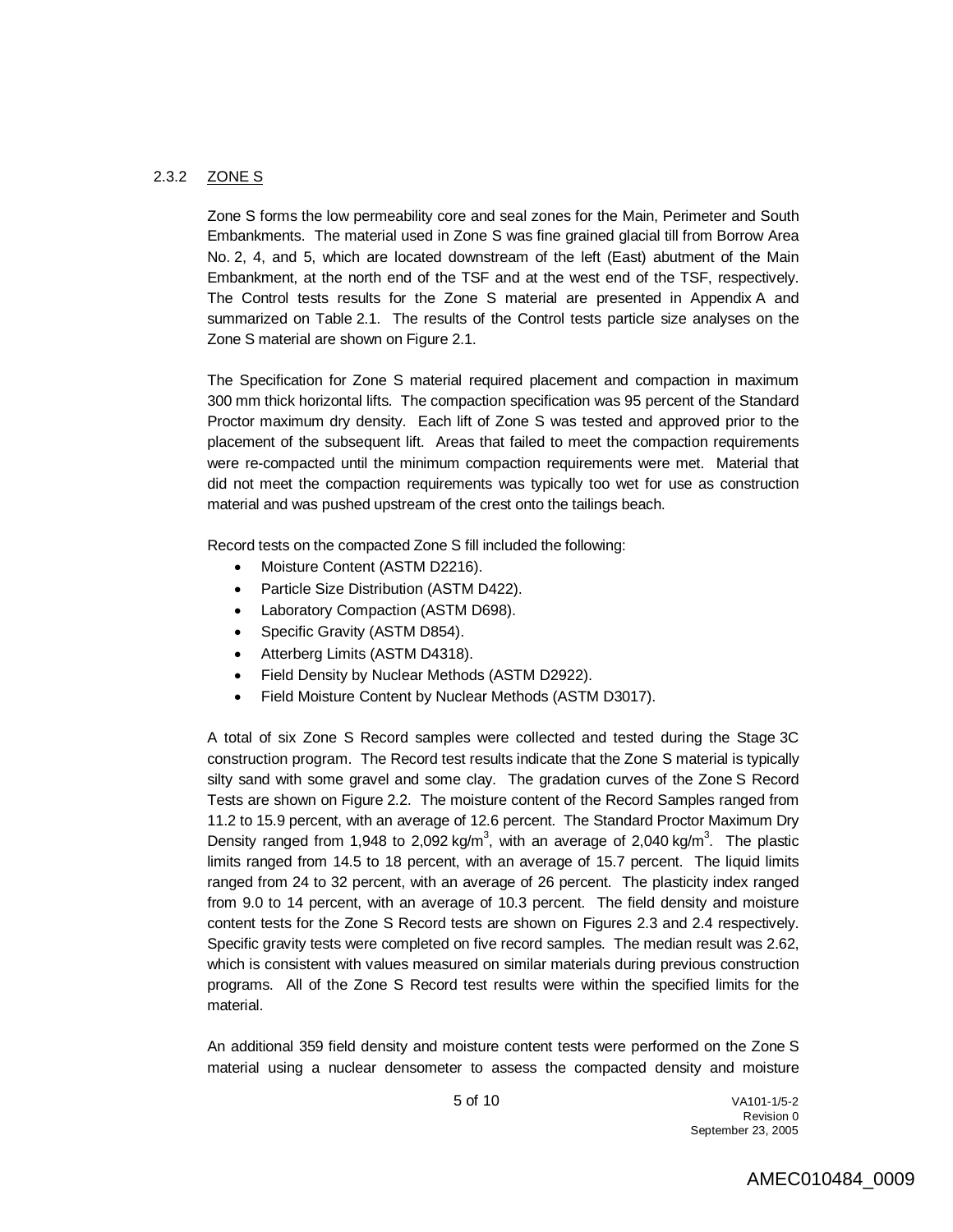content. The compacted dry density ranged from 1,674 to 2,191 kg/m<sup>3</sup>, with an average of 2,029 kg/m<sup>3</sup>, with the compacted moisture content ranging from 7.2 to 15.7%, with an average of 11.1%. The percent compaction as compared to the Standard Proctor maximum dry density ranged from 88.5 to 108.5%, with an average of 99.5%. Compacted material that failed to meet the compaction requirements were re-compacted until the minimum compaction requirements were met or the material was removed from the dam. The compacted dry density results are shown on Figure 2.5, with the percent compaction results shown on Figure 2.6. The compacted moisture content results are shown on Figure 2.7, with the deviation from the Standard Proctor optimum moisture content results shown on Figure 2.8. The nuclear densometer results are presented in Appendix C.

#### 2.3.3 ZONE F

The Zone F material forms the filter zone immediately downstream of Zone S on the Main and Perimeter Embankments. The material used in Zone F was mine waste rock that was processed at the millsite using the primary crusher. The Zone F Control tests gradation curves are shown on Figure 2.9.

The Specification for Zone F called for placement and compaction in maximum 600 mm thick horizontal lifts. The Zone F fill placement was carefully monitored to ensure that segregation did not occur. Compaction was achieved with a hand-operated vibrating compactor or with tamping/compacting of the filter material with the excavators bucket at every intermediate lift. The third lift was compacted with a Bomag 10 tonne vibratory smooth drum compactor.

Record tests on Zone F consisted of Particle Size Distribution tests (ASTM D422). A total of sixteen (16) particle size distribution tests were completed on Zone F. These tests showed that Zone F consists of sand and gravel with less than 10% fines. Five of the Zone F test results fell outside of the specified coarse limit basically due to dry screen test method rather than the more accurate wet screen analysis. All the wet screen tests on sampled filter specimens fall between the required gradation limits as shown on Figure 2.10.

#### 2.3.4 ZONE T

Zone T is a transition zone immediately downstream of Zone F in the Main and Perimeter Embankments and immediately downstream of Zone S at the South Embankment. The material used in Zone T was select rockfill quarried from the Rock Borrow. The Zone T Control tests gradation curves are shown on Figure 2.11.

The Specification for Zone T required placement and compaction in maximum 600 mm thick horizontal lifts. Fill placement was carefully monitored to ensure that segregation did not occur. Compaction was achieved with a 10 tonne vibratory smooth drum roller.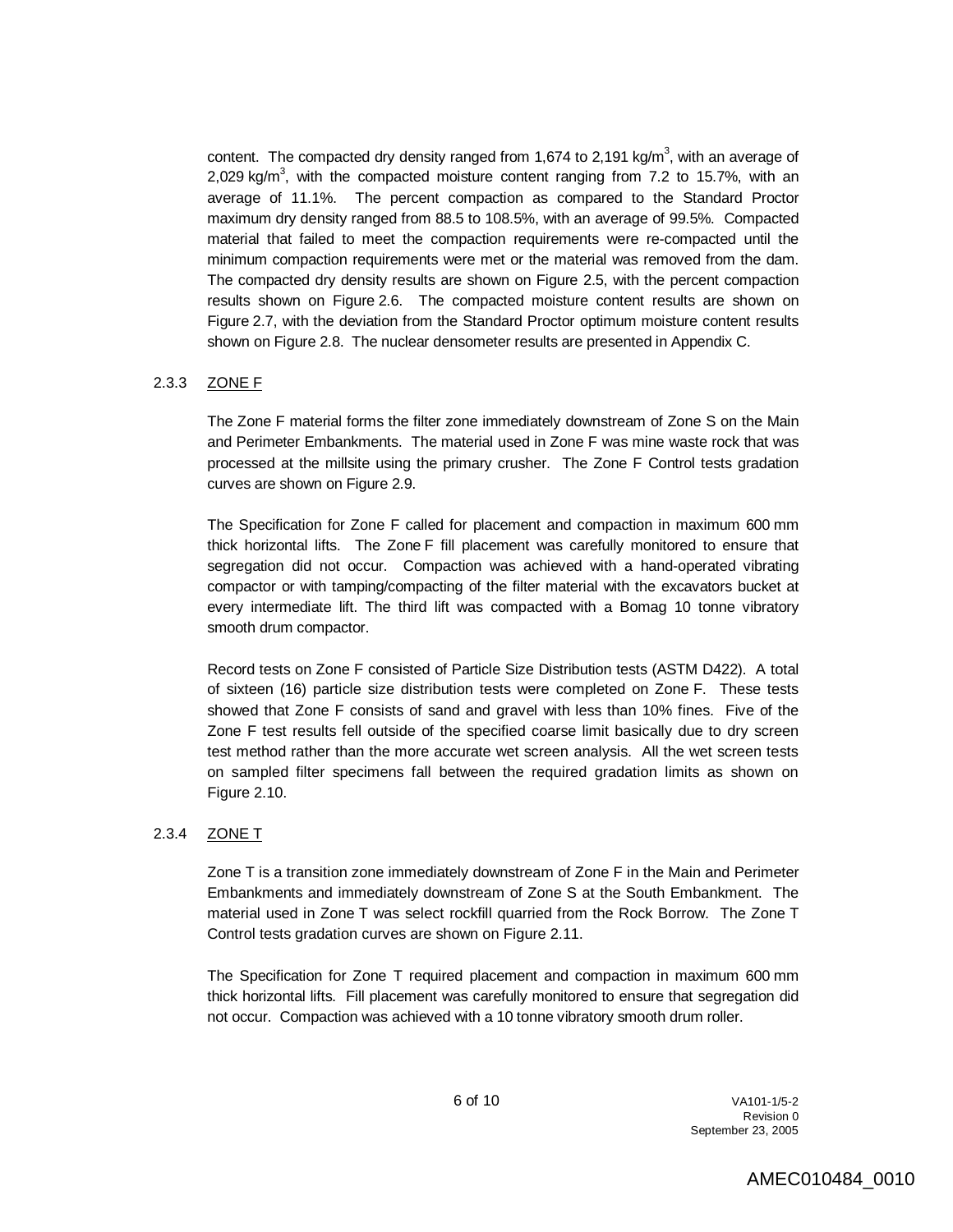Record tests on Zone T consisted of Particle Size Distribution tests (ASTM D422). A total of eight (8) Zone T samples were tested for particle size distribution. These tests showed that Zone T consists of gravel with some sand and trace cobbles and fines. Gradation curves are shown on Figure 2.12. All of the Zone T record test results fell inside the specified limits.

#### 2.3.5 ZONE C

Zone C is a rockfill zone immediately downstream of Zone T in the Main and Perimeter Embankments. The material used in Zone C was rockfill quarried from the Rock Borrow.

The Specification for Zone C called for placement and compaction in maximum 1000 mm thick horizontal lifts. This was followed and compaction was achieved with a 10 ton vibratory smooth drum roller.

Record tests on Zone C consisted of Particle Size Distribution tests (ASTM D422). A total of two (2) Record Tests were completed on Zone C. The results showed that Zone C is a cobbly gravel material with some boulders and sand. All of the test results were within the specified limits for Zone C. Gradation curves are shown on Figure 2.13.

#### 2.4 INSTRUMENTATION MONITORING

#### 2.4.1 GENERAL

Instrumentation planning and installation had been carried out during the earlier stages of construction and no further instrumentation was installed during Stage 3C construction program.

#### 2.4.2 VIBRATING WIRE PIEZOMETERS

A total of 56 vibrating wire piezometers have been installed at the TSF along eight planes designated as Monitoring Plans A to H. The piezometer locations are shown on Drawings 250, 252, 254, 256, 258 and 259. The piezometers are grouped into tailings, foundation, embankment fill and drain piezometers. The piezometers were discussed in detail in the Knight Piésold Ltd. "Report on 2004 Annual Inspection, (Ref. No. VA101-01/7-1). The piezometers were measured on a weekly basis by MPMC during the Stage 3C construction program. No unexpected or anomalous pore pressures were observed while monitoring the vibrating wire piezometers during the construction program. The timeline plots for the piezometers are included in Appendix B.

#### 2.4.3 SLOPE INCLINOMETERS

The two slope inclinometers installed at the toe of the Main Embankment in July 2001 were read during the construction program to monitor any movement in the Main Embankment and the underlying lacustrine unit. A 'poor-boy' monitoring rod was also constructed and used twice a month during the construction program to ensure that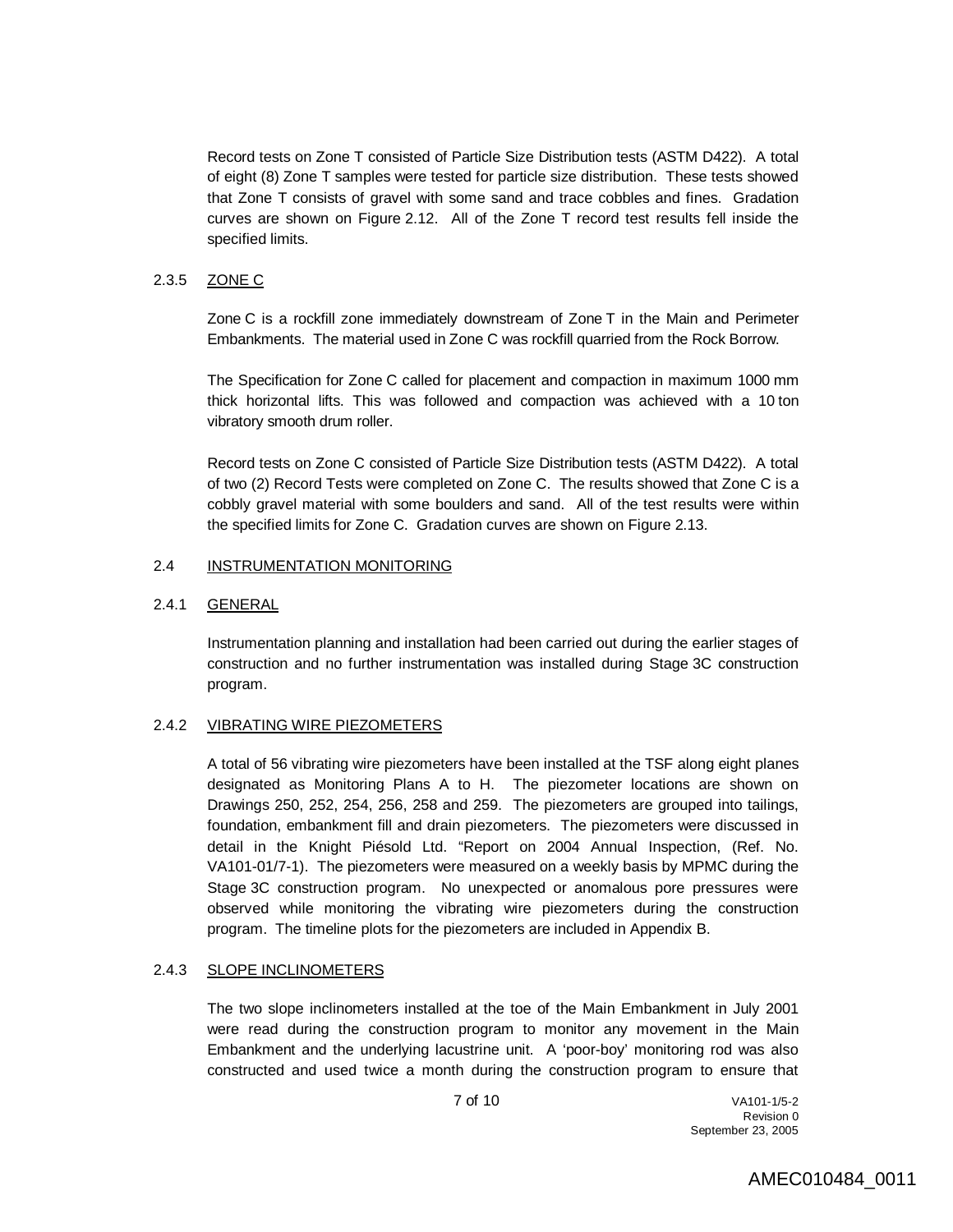casing deformation due to soil movement associated with settlement or instability could be identified.

The results of the inclinometer readings and 'poor-boy' measurements indicate that there have not been any significant deviations in the inclinometers since their installation in 2001, and there were no measurable impacts on the inclinometers resulting from the Stage 3C construction program. The results of the inclinometer readings are shown in Appendix B.

#### 2.4.4 SURVEY MONUMENTS

Six survey monuments were installed on the Stage 3B embankment crest following the 2001 construction. MPMC has reported that the initial survey of the monuments in 2001 was not closed properly, resulting in inconsistent surveys since their installation. New survey monuments will be installed on the embankment crests during the Stage 4 construction program, scheduled for the spring of 2005.

#### 2.4.5 DESIGN MODIFICATIONS

Knight Piésold Ltd. employs a strict procedure for making design modifications (changes or substitutions) in the field. All design change requests are submitted in writing by the Resident Engineer to the Knight Piésold Ltd. Vancouver Office for review and evaluation. If approved by the Project Principal, the design change request is forwarded to the Owner and Contractor in a formal, written decision.

The design modification implemented during the Stage 3C construction program involved reducing the design crest elevation from an elevation of 945 m to 944 m to reflect changes in the mill start-up date. The reduced elevation of the TSF embankments will not impact the stormwater storage and freeboard requirements.

> 8 of 10 VA101-1/5-2 Revision 0 September 23, 2005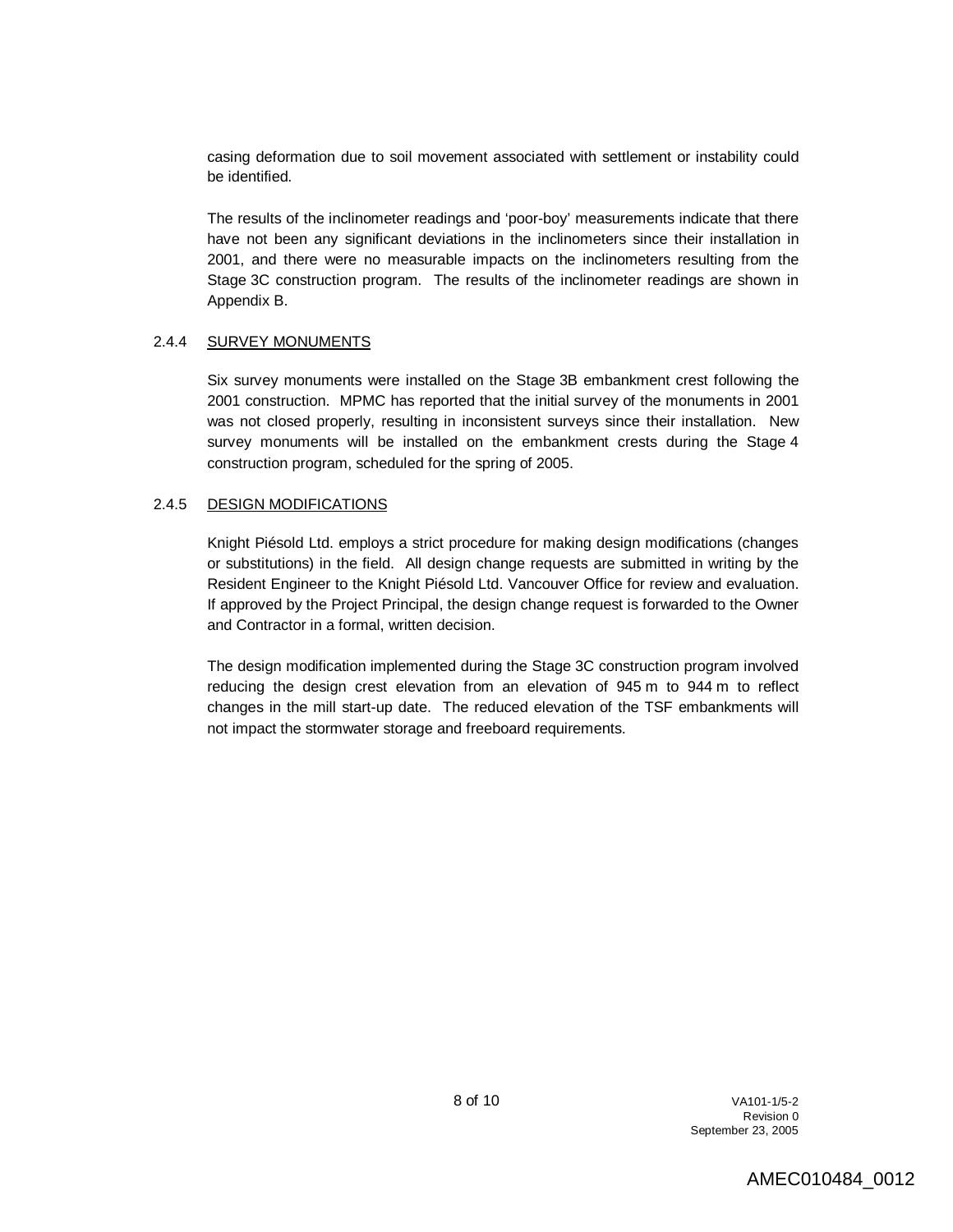#### **SECTION 3.0 - SUMMARY AND RECOMENDATIONS**

Stage 3C of the Mount Polley Mine Tailings Storage Facility was constructed between August 2004 and March 2005. The Stage 3C construction program was limited to raising the TSF embankments to an elevation of 944 m, which involved placing a 1.50 m cap on the existing crest of 942.5 m. The construction program initially involved raising the TSF embankments to elevation 945 m, however, the Stage 3C crest elevation was modified to elevation 944 m to reflect changes in the mill start-up date. No new instrumentation was installed during the Stage 3C construction program.

Technical supervision of the work included QA/QC testing and monitoring the existing vibrating wire piezometers and inclinometers. The QA/QC testing included collecting and testing Record samples of the placed and compacted material, and testing the compacted density and moisture content of the Zone S material using a nuclear densometer. The results of the QA/QC testwork indicate that the fill materials placed and compacted on the tailings embankments were within the required material specifications and were in accordance with the modified Stage 3C design of the TSF.

The piezometers were measured on a weekly basis by MPMC and the inclinometers were measured twice a month using a "poor boy" probe. The inclinometers were also read using a SINCO inclinometer probe to provide a more detailed assessment of any significant deviations in the inclinometer casing since their installation in 2001. The results of the instrumentation monitoring show that no unexpected or anomalous pore pressures were observed while monitoring the vibrating wire piezometers and there were no measurable impacts on the inclinometers during the construction program.

The vibrating wire piezometers, inclinometers, and survey monuments should be read continually throughout the year as outlined in the Operations and Maintenance Manual.

The TSF is required to have sufficient live storage capacity for containment of runoff from the 24-hour PMP, in addition to regular inflows from other precipitation runoff, including the spring freshet, while maintaining the minimum freeboard requirements. The tailings pond elevation should be monitored on a regular basis to ensure that the stormwater and freeboard requirements are not infringed upon during operations.

> 9 of 10 VA101-1/5-2 Revision 0 September 23, 2005